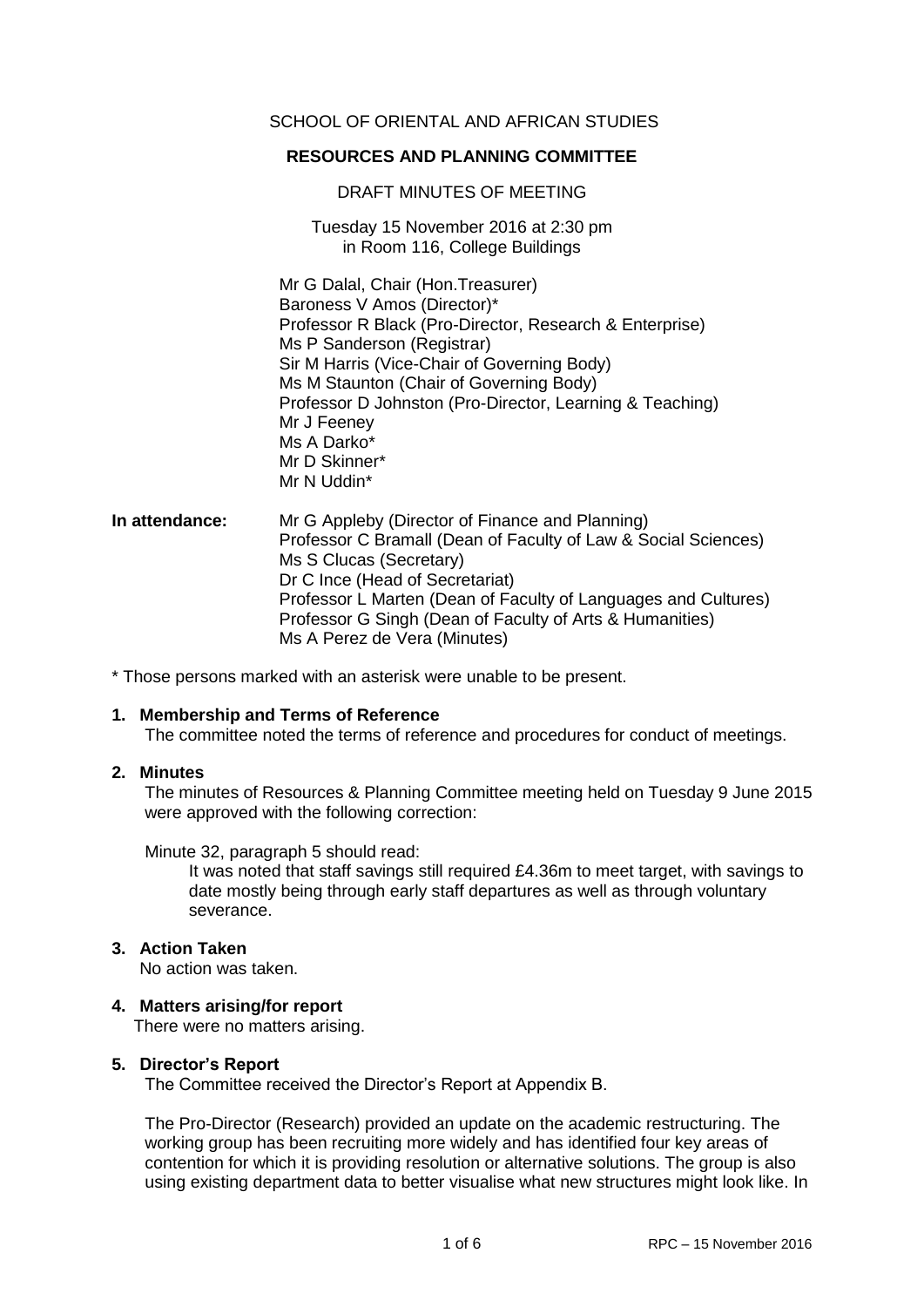the short-term, a decision by Board of Trustees is expected in April, with a timetable of what needs to happen established for summer 2017, and a full implementation anticipated by 2018.

The Pro-Directory (Learning and Teaching) provided an update on the Teaching Excellence Framework (TEF). The Committee noted that all the implications of a Bronze rating in TEF was not yet clear. There was no immediate financial impact, and 2017/18 fees would be set at £9,250. But in subsequent years the School would not be able to raise its fees as easily with this rating level. However, the bigger issue is around the possible impact on student visa sponsorships for Tier 2 (staff) and Tier 4 (student) visas. This would have a highly negative impact on the School. There are other London HEIs in a similar position and we are likely to find allies in rallying against the Bronze statusvisa restrictions automatic link.

The final awards will be attributed in May, 2017, but it is unclear whether 2017/18 will count as the first or second year of the framework. Given the Home Office is writing the legislation, it could be delivered with an earlier impact than anticipated. The committee noted that to turn the bronze rating to a silver within a year would be difficult as much of the data lags more than a year, and a five-year window is more likely to deliver changes in the results.

# **6. Financial Reporting 2015/16**

A report was received from the Director of Finance and Planning at Appendix C.

The Committee noted that while the report shows a surplus for the year of £5.3m, compared to an anticipated deficit of (£1.2m), the difference is largely due to a change in accounting standards (the adoption of FRS102). Affecting the difference are capital donations (now recognised in the year of receipt as income – when previously matched against expense when this occurred). Other changes to the balance sheet involve the inclusion of investment gains from the previous year, as well as showing liabilities such as pension commitments. When these changes are adjusted, the School's position shows as a near-break even result of (£31k).

Given the lack of continuity the new figures provide for management decisions, it was noted that the new standard of reporting would be used for external, year-end reports, and that other internal reports would continue to use above-the-line (adjusted) figures.

## **7. Financial Statements 2016**

A draft report was received from the Director of Finance and Planning at Appendix D.

The Committee received an oral report on the outcomes of the Audit Committee meeting on the Financial Statements, this committee having only met on the  $10<sup>th</sup>$  of November, prior to release of RPC agenda and papers. There was a recommendation to tighten the opening paragraph of the report, making it clearer that the change in surplus reflects changes in accounting practices and not an improved financial position for the school. Otherwise there were no other recommended changes, other than stylistic suggestions. Likewise, the external auditors expressed admiration for SOAS finance staff in the efficient and effective manner in which they have implemented the changes to the financial statements as a consequence of adopting the new FRS102 accounting standard.

The committee requested that in future years, it would be better to improve the committee timing so that a tabled report could be used to assess the Audit Committee's response to the Financial Statements.

# **The committee recommended the content of the 2016 Financial Statements for approval by the Board of Trustees.**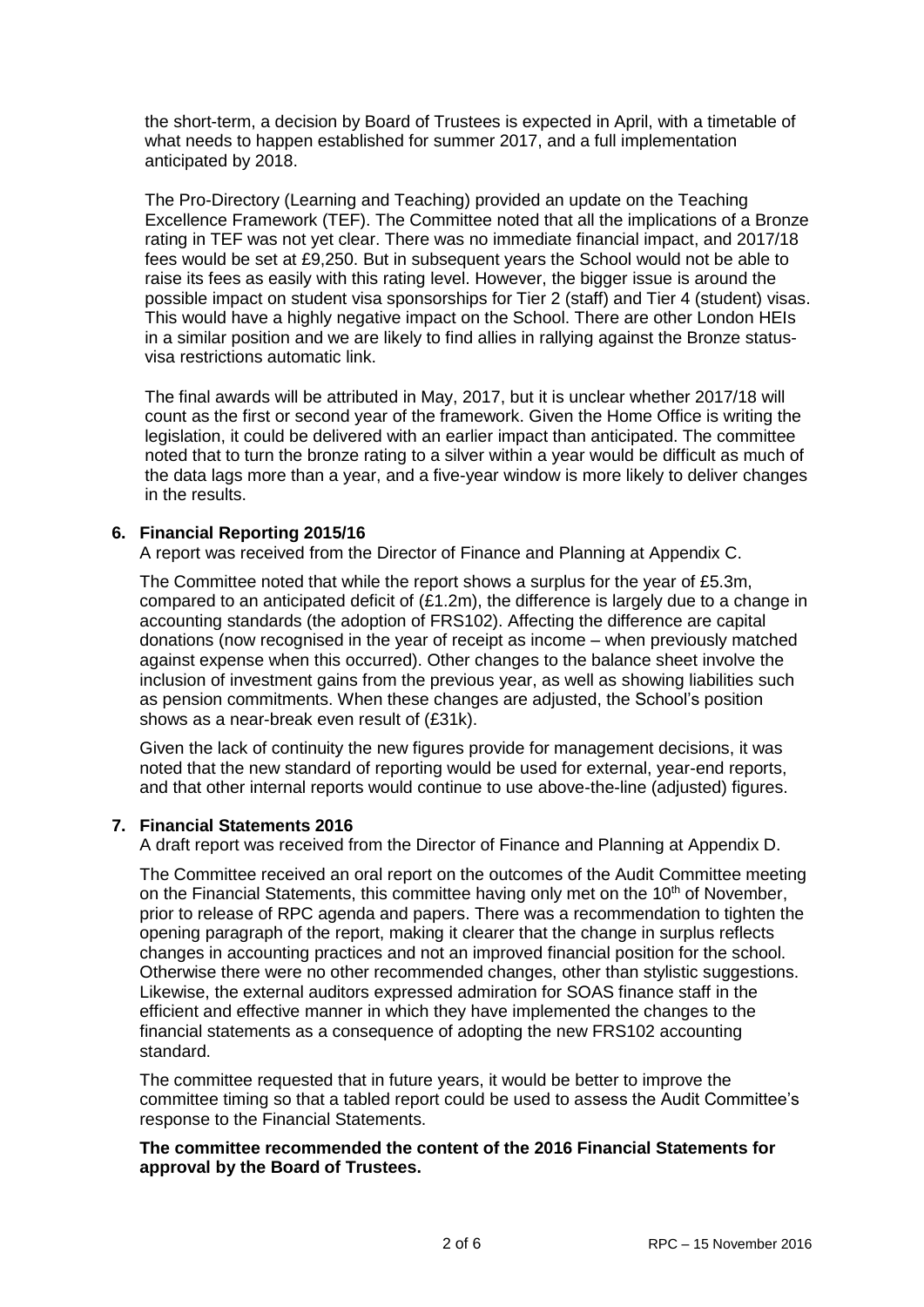# **8. Budget Validation 2016/17**

A report was received from the Director of Finance and Planning at Appendix E.

The School's budget has shown an improvement from an anticipated deficit position (pre restructuring and pre-FRS102) of (£1.57m) to a deficit of (£0.23m). This improvement of £1.3m has been based on better than budgeted student enrolments for 2016/17. Contributing to this was the prudent action last year of flat-lining Postgraduate targets, due to poor performance in the market the previous year. It was noted that while Home/EU enrolments were higher than budgeted, the overseas enrolments at undergraduate and research levels fell short of target.

Likewise, IFCELS enrolments fell short of target largely due to ambitious targets previously being set in anticipation of increased enrolments due to changes in English language requirements, which did not eventuate. These targets are now being reviewed in light of market demand. Overall, improved enrolment results have meant the ability to release the contingency amount (£850k) which has contributed to the surplus.

While salary costs were lower (1.1%) than against budget (2%), this was offset by increased enterprise staffing costs. Further increased operating costs included changes to the centennial budget, an increase in rates, and missed overhead costs in research grants. There was also added expense around accommodation voids arising from lower than anticipated IFCELS enrolments.

The Committee noted that of the general £500k contingency to offset unexpected increases in costs, £200k had been set aside to support the SOAS sustainability programme, and £200k to cover potential accommodation voids. It was noted that the School is currently investigating the factors that have resulted in voids in accommodation halls where SOAS held places, while students have ended up staying in adjacent halls, creating additional expense for the School and students failing to gain the advantage of reduced rates.

# **The committee recommended the revisions to the 2016/17 Budget for approval by the Board of Trustees.**

# **9. Proposed Planning Process**

A report was received from the Head of Planning at Appendix F.

The committee noted that there has been a change in the planning process as a result of the sustainability programme. This has involved a two-step process; firstly setting of 2017/18 student targets, and secondly addressing academic and financial sustainability to 2019/20.

For the former, members of Finance, Planning, Admissions, Marketing, and Student Recruitment teams established principles for initial top-down targets. These were then shared with Deans for discussion with departments. These have been stressed as minimum, prudent financial targets, and with a few minor adjustments, have been accepted by Departments and Faculties. It was noted that Departments and Faculties are currently working to agree "optimum" recruitment targets that are both aspirational in terms of student enrolment and feasible in terms of available teaching resources and space.

The second stage, in parallel, sees faculties and departments continuing to identify levers to achieve savings as part of the ongoing financial sustainability work, and to identify potential areas for growth, improvement or withdrawal. Following finalisation of the School's restructuring, further work on departmental sustainability plans will occur and be presented to relevant committees around June, 2017.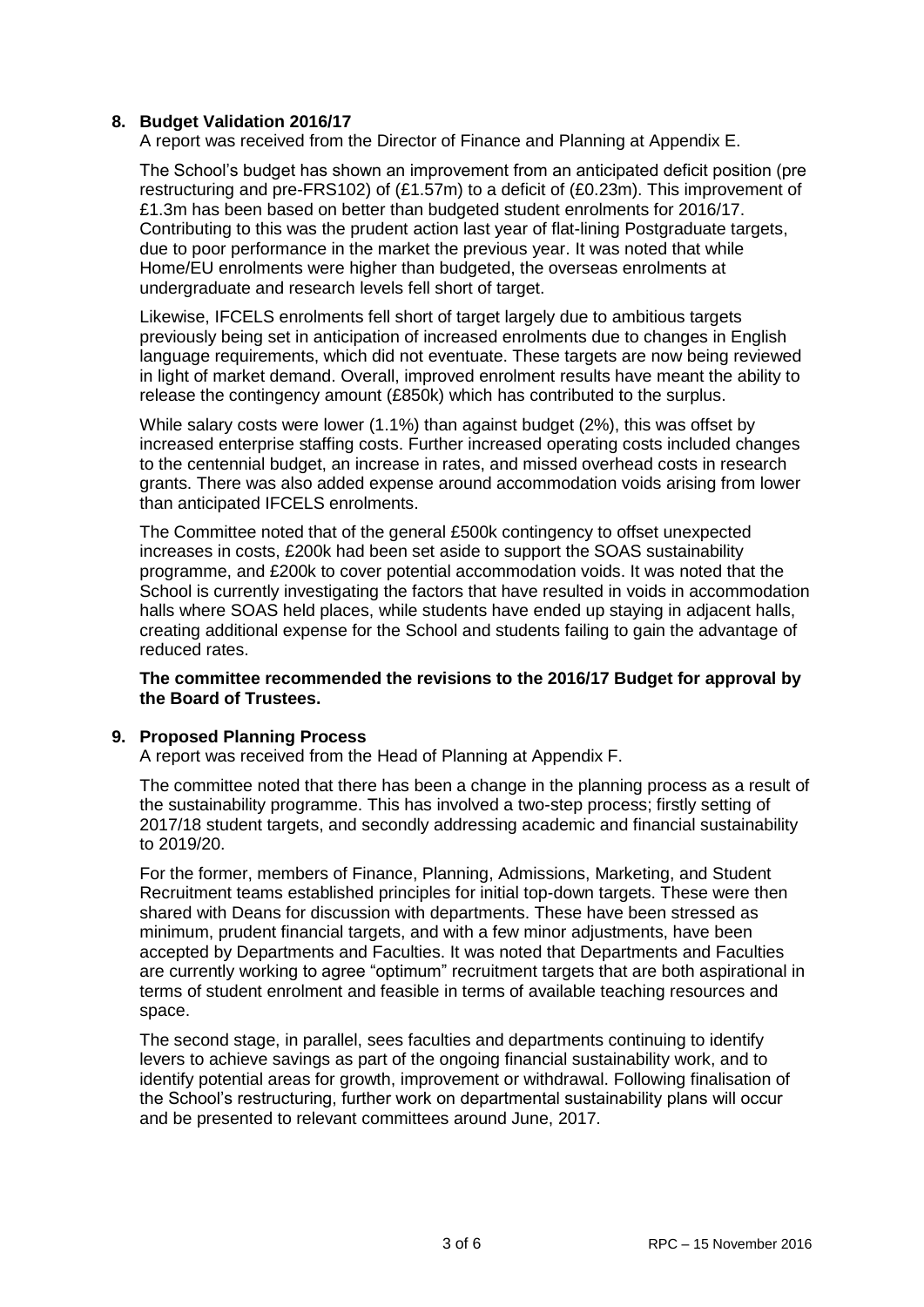# **10. Financial Forecasts 2016/17-2019/20**

A report was received from the Director of Finance and Planning at Appendix G.

As a result of adjusted student recruitment targets, the financial forecast shows a deterioration in projected financial performance, with a shortfall of £4.5m from the target of 5% surplus of income. Furthermore to achieve the target KPI on staff costs as a percentage of income, this would suggest staff cost savings of £1.6m to meet the shortfall.

The committee suggested that a method of incentivising departments to achieve optimum targets (rather than the minimum targets underpinning the financial forecasts) should be employed.. Some consideration was given to the target surplus of 5% and whether this was still appropriate. It was noted that the target was based on the need to generate sufficient cash inflow to support future investment plans. No decision was made to revise this target at present. The role of cross-subsidisation between the faculties was raised and the recent Senate discussion of this matter with overwhelming staff support, was mentioned. The issue, however, will be considered within the restructure time-frame.

## **The committee recommended the 2016/17 Financial Forecasts for approval by the Board of Trustees.**

# **11. Key Performance Indicators**

The Director of Finance and Planning presented a paper at Appendix H containing the three KPIs within the scope of the Committee's purview.

It was noted that the first KPI, surplus as a percentage of total income, could be measured in a variety of ways (eg some HEIs use EBITDA) and due to the recent implementation of accounting standard FRS 102, there were substantial variances between the old and new standard of reporting surplus/deficit for SOAS. In order to provide some continuity in KPI targets and performance it would be necessary to provide some reconciliation to pre-FRS 102 practices. The committee agreed to maintain this adjusted measure for the KPI and to retain the 5% target.

The Committee noted that there were performance issues around the second KPI, Adjusted Operating Cashflow, particularly within the next eighteen months. The decision not to dispose of Vernon Square immediately following the opening of the Paul Webley Wing, Senate House is one factor behind this projected cash low. The committee was instructed that post May elections, negotiations with Islington Council had been renewed and a better idea of possible outcomes would be available within the next few months. It was agreed that an update on the financial status and impact of Vernon Square will be included for the next meeting.

The question of an appropriate definition of how to report on non-contract staff was raised with regard to the third KPI on staff costs as a percentage of total income. The KPI as reported excluded the costs of temporary agency staff in accordance with the HESA definition of staff costs. It was agreed that this measure be supplemented with a version to include such agency costs to better reflect total expenditure on staffing. No changes to the targets were suggested for this third KPI on staff costs.

## **12. Proposed Revisions to SOAS Expenses Policy and Financial Authorities**

The committee received the revised policy and updated Financial Authorities levels at Appendix I.

## **The Committee approved the amendments to the SOAS Expenses Policy and the Financial Authority Approval levels.**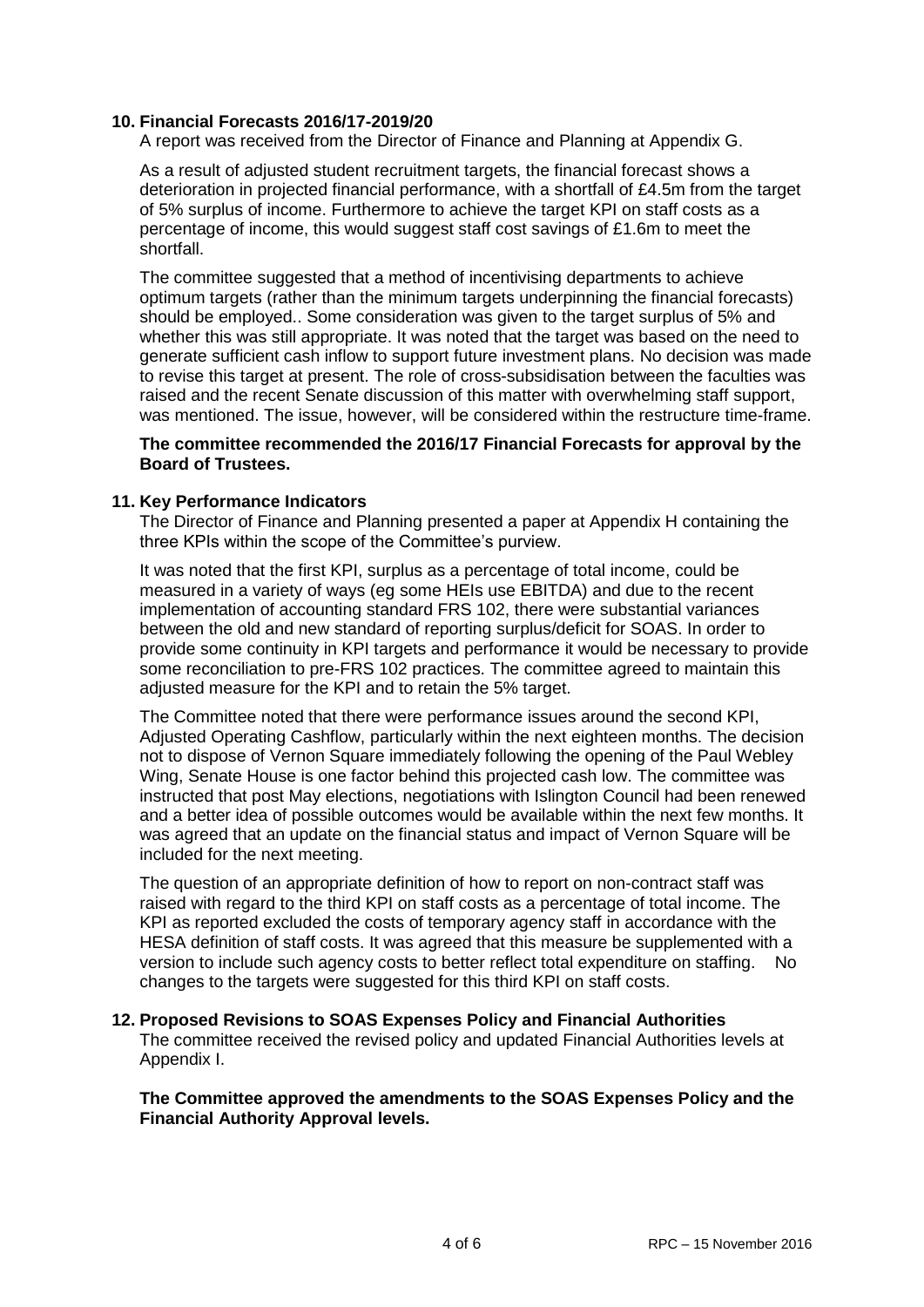# **13. Minutes of the SOAS Investment Advisory Panel (IAP)**

The committee noted the minutes from the meeting of June 7 at Appendix J. It also received a verbal report from the Chair on the IAP's plans to explore discussions with other companies beyond Newtons in seeking strategies to mitigate the current uncertain financial environment resulting from recent political outcomes.

## **14. Sub Committee Reports**

The committee noted the Estates and Infrastructure and Human Resources summary reports at Appendices K and L respectively.

# **15. Cash Position**

The Committee received the reports on Cash flow, and the Capital and Debt Statement, at Appendix M.

## **16. Date of meetings in Next Session**

The Resources & Planning Committee meetings are scheduled for:

Tuesday 14 March 2017 Tuesday 13 June 2017

All at 2.30 p.m. in room 116 in the College Buildings, Russell Square.

# **RESERVED ITEMS**

There was no reserved business conducted at this meeting.